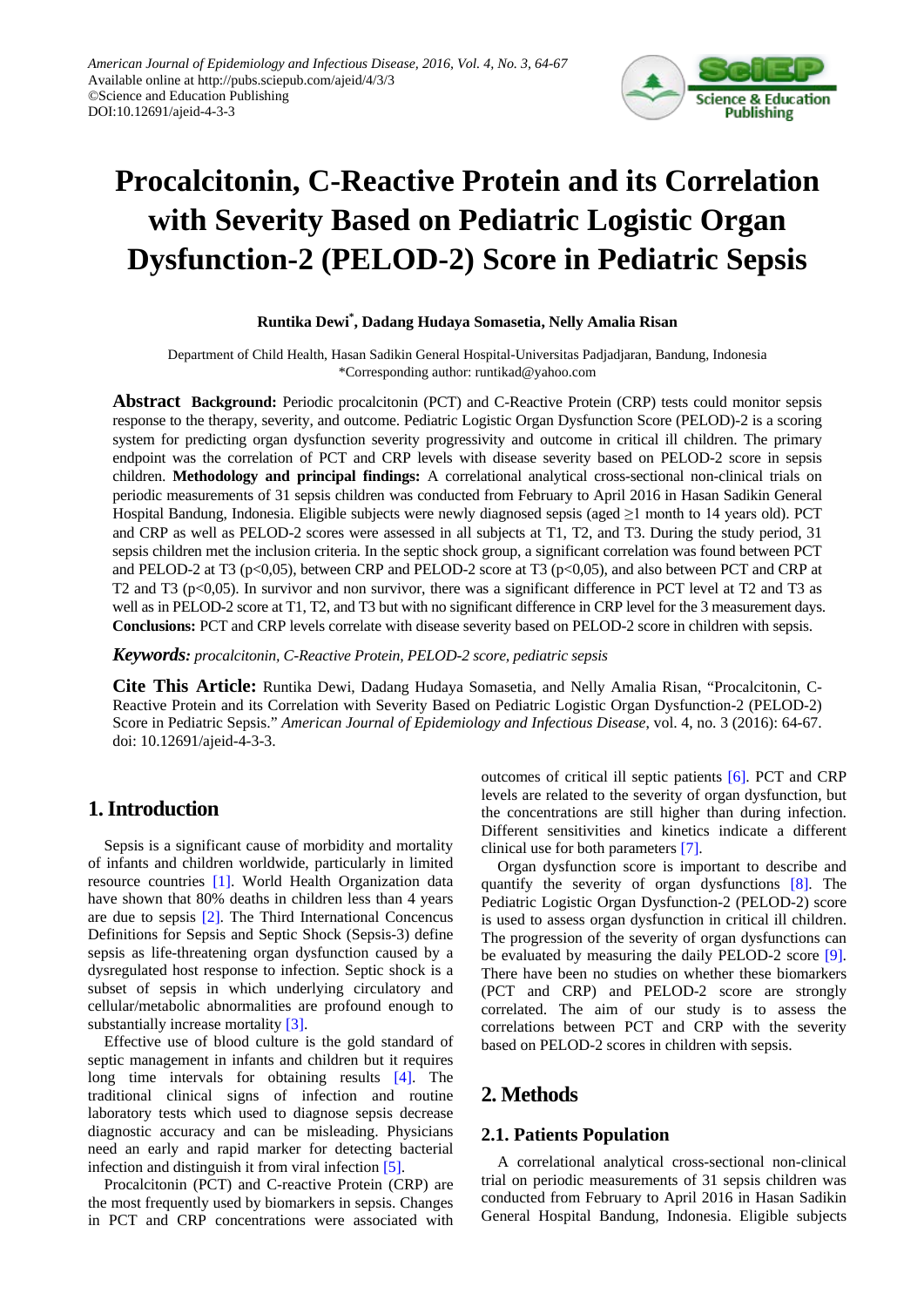were newly diagnosed sepsis (aged  $\geq 1$  month to 14 years old). Thyroid carcinoma, hepatic carcinoma, autoimmune disease, surgical and traumatic patients were excluded based on the history taken, physical examination, and/or laboratory test. Subjects were selected through consecutive sampling. The enrollmet and examination of patients was performed by authors and four trained senior residents. Informed consent were obtained from the patients' parents and or guardian simultaneously while performing sepsis management. The Ethics Comittee of Hasan Sadikin Hospital had approved the protocol before the study. PCT and CRP as well as PELOD-2 scores were assessed in all subjects at day 1, day 2, and day 3.

#### **2.2. Study Protocol**

Patients who met the inclusion criteria, their blood samples were obtained via vascular puncture for PCT and CRP analysis and stored in serum tubes without anticoagulant. The samples were centrifuged and the serum were collected and frozen at -70°C for further processing. Blood cultures were attained using separate vials. Day 1 (T1) was defined as the first observational day at admission, and the next day was named T2 (day 2), then T3 (day 3). PELOD-2 score was also recorded in these 3 consecutive days. The assay for PCT was using Cobas e411 analyzer (Roche Diagnostics GmbH, Mannheim, Germany). Plasma CRP was measured using a Cobas Integra 400 plus (Roche Diagnostics Ltd, Rotkreuz, Switzerland).

#### **2.3. Studied Parameters**

All patients had the determination of levels of PCT and CRP, as well as PELOD-2 score to determine the severity of the disease. The examination was done at T1, T2, and T3. Blood culture was collected at T1.

#### **2.4. Study Endpoints**

The primary endpoint was the correlations between PCT and CRP with the severity based on PELOD-2 scores in children with sepsis.

## **2.5. Sample-size Determination and Statistical Analysis**

To calculate the sample size for correlating PCT and CRP with PELOD-2 score, then the sample size is, then determined in relation to the formula to examine the correlation with significance level 95% ( $Z\alpha = 1.96$ ) and power test  $80\%$  (Z $\beta$  = 0,84). Coefficient correspondence for the correlation between PCT and CRP with PELOD-2 score were assessed using rank Spearman test. Comparisons between groups (survivor and non survivors) were performed by Mann-Whitney test.

P values <0,05 was considered significant. Statistical calculations were performed with SPSS statistical software (version 23.0; SPSS Inc., Chicago, IL, USA).

## **3. Results**

### **3.1. Studied Population**

Since February to April 2016, 31 patients were assessed for eligibility, no patients were excluded. The 31 patients had been examined for the levels of PCT and CRP, as well as PELOD-2 score at T1, T2, and T3. [Figure 1](#page-1-0) depicts participants' flow diagram.

<span id="page-1-0"></span>

**Figure 1.** Participant's Flow Diagram

The demographic and clinical characteristics of the patients are represented in [Table 1.](#page-1-1) The total genders of 31 patients; were 20 male and 11 female. Most of the patients aged under 5 years. Twelve patients were with sepsis (38,7%) and 19 patients were with septic shock (61,3%). Fourteen patients (45,1%) were treated in pediatric intensive care unit. From the 31 patients, 19 showed positive blood cultures.

| Table 1. Characteristic of Study Patients |  |
|-------------------------------------------|--|
|-------------------------------------------|--|

<span id="page-1-1"></span>

| <b>Variables</b>                   | <b>Patients</b> |
|------------------------------------|-----------------|
| <b>Sex</b>                         |                 |
| Male                               | 20              |
| Female                             | 11              |
| Age                                |                 |
| $<$ 1 year                         | 16              |
| $1 - 5$ years                      | 5               |
| $5 - 10$ years                     | 6               |
| $\geq$ 10-14 years                 | 4               |
| Hemodynamic parameter on admission |                 |
| Glasgow Coma Scale                 | $12(8-14)$      |
| <b>Mean Arterial Pressure</b>      | 45,4 (22-68)    |
| Sepsis type                        |                 |
| Sepsis                             | 12              |
| Septic shock                       | 19              |
| <b>PELOD-2</b> score on admission  | $5,9(1-13)$     |
| <b>Hospital treatment</b>          |                 |
| Pediatric Intensive Care Unit      | 14              |
| Pediatric ward                     | 17              |
| <b>Blood culture result</b>        |                 |
| Positive blood culture             | 19              |
| Negative blood culture             | 12              |

#### **3.2. PCT, CRP, and PELOD-2 Assessment**

The time courses of PCT, CRP, and PELOD-2 score in septic shock patients were analysed and represented in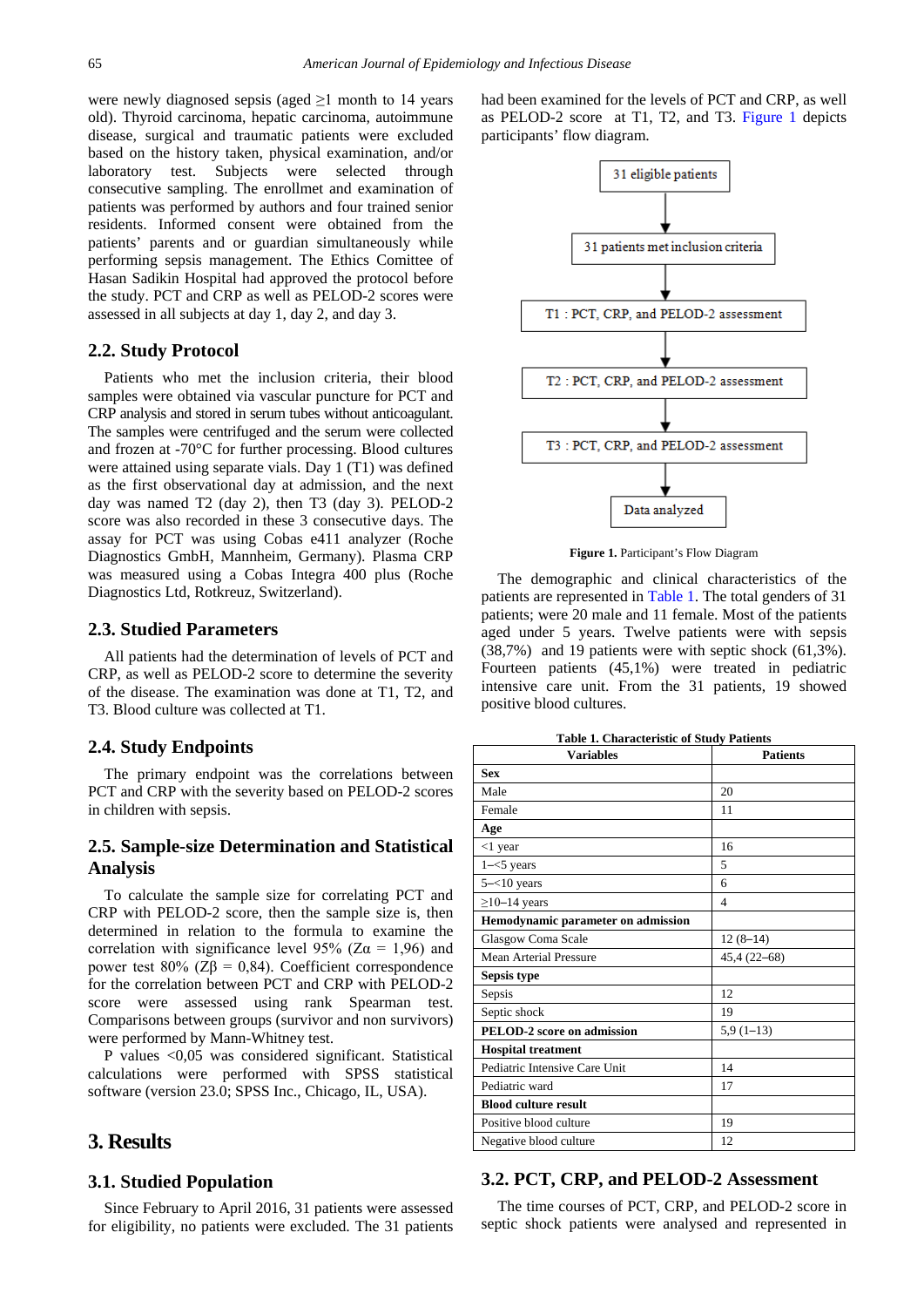[Table 2.](#page-2-0) There was a significant correlation between PCT and PELOD-2 score at T3. CRP and PELOD-2 score also showed significant correlation at T3. PCT and CRP showed significant correlation at T2 and T3. Whereas in sepsis patients there were no correlation between PCT with PELOD-2 score, CRP with PELOD-2 score, and PCT with CRP in 3 the measurement days.

**Table 2. Correlation between PCT and CRP with PELOD-2 Score in Sepsis and Septic Shock**

<span id="page-2-0"></span>

| <b>Variables</b>                          | p Value*      |              |  |
|-------------------------------------------|---------------|--------------|--|
|                                           | <b>Sepsis</b> | Septic shock |  |
| <b>PCT with PELOD-2 score</b>             |               |              |  |
| T <sub>1</sub>                            | 0,886         | 0,701        |  |
| T <sub>2</sub>                            | 0.630         | 0,164        |  |
| T <sub>3</sub>                            | 0.442         | < 0.001      |  |
| <b>CRP</b> with PELOD-2 score             |               |              |  |
| T1                                        | 0.053         | 0,896        |  |
| T <sub>2</sub>                            | 0,931         | 0,663        |  |
| T <sub>3</sub>                            | 0,190         | 0,018        |  |
| <b>PCT</b> with CRP                       |               |              |  |
| T <sub>1</sub>                            | 0,430         | 0,204        |  |
| T <sub>2</sub>                            | 0,656         | 0,016        |  |
| T <sub>3</sub>                            | 0,759         | 0,001        |  |
| 1.1<br>$\mathbf{u}$<br>$\sim$<br>$\cdots$ |               |              |  |

Note: \*) Rank Spearman correlation test.

Comparison for PCT, CRP, and PELOD-2 score based on patient outcome as survivor and non-survivor were analysed and represented in [Table 3.](#page-2-1) Of 31 patients, there were 22 survivors and 9 non-survivors. Significant difference was showed on PCT at T2 and T3 between survivor and no-survivor. Significant difference was also presented on PELOD-2 score at T1, T2, and T3. In deceased patients which presented higher PCT value and PELOD-2 score than the patients who survive. However, no significant differences were observed between the two populations in relation to CRP at T1, T2, and T3.

**Table 3. PCT, CRP, and PELOD-2 Score Values In The Study Population and Comparison Between Survivors and Non-Survivors**

<span id="page-2-1"></span>

|                                           | <b>Pasien Outcome</b> |                     |            |
|-------------------------------------------|-----------------------|---------------------|------------|
| <b>Variables</b>                          | <b>Survivor</b>       | <b>Non-survivor</b> | p Value    |
| <b>PCT</b>                                |                       |                     |            |
| T <sub>1</sub>                            | 1,51                  | 2,48                | $0,219*$   |
|                                           | $(0,039-15,13)$       | $(0,378 - 25,22)$   |            |
| T <sub>2</sub>                            | 1,20                  | 15,05               | $0,006*$   |
|                                           | $(0,09-27,95)$        | $(0, 22 - 61, 39)$  |            |
| T <sub>3</sub>                            | 1,06                  | 27,37               | $0,001*$   |
|                                           | $(0,04 - 87,45)$      | $(2,5-48,82)$       |            |
| <b>CRP</b>                                |                       |                     |            |
| T1                                        | 32,40                 | 21,34               | $0.356*$   |
|                                           | $(0, 20 - 245, 70)$   | $(0, 38 - 90, 20)$  |            |
| T <sub>2</sub>                            | 21,52                 | 42,24               | $0.593*$   |
|                                           | $(2,00-206,52)$       | $(0,70-288,94)$     |            |
| T <sub>3</sub>                            | 23,97                 | 53,46               | $0,301*$   |
|                                           | $(0,80-310,25)$       | $(0,80-198,18)$     |            |
| <b>PELOD-2</b> score                      |                       |                     |            |
| T1                                        | $5,00(1-10)$          | $9,00(5-13)$        | $<,0.001*$ |
| T <sub>2</sub>                            | $5,00(0-17)$          | $9,00(7-16)$        | $0.003*$   |
| T <sub>3</sub>                            | $3,00(0-11)$          | 18,00 (12-21)       | $<,0.001*$ |
| $M = 1 - 2$ $\forall$ $M = 1 - 3$ $M = 1$ |                       |                     |            |

Note: \*) Mann-Whitney test.

# **4. Discussions**

Sepsis remains a major cause of morbidity and mortality among children. The incidence was the highest

in infants, the fell dramatically in older children, and was higher in boys than girls. Severe sepsis is a significant health probem in children and is associated with the use of extensive healthcare resources [\[10,11\].](#page-3-9) In the present study we found most of our patients' were male whose aged below 5 years.

Sepsis is the primary cause of death from infection, especially if it is not recognized and treated promptly, its recogntion mandates urgent attention [\[3\].](#page-3-2) In our study, we found 19 patients with septic shock. We monitored initial mean arterial pressure and PELOD-2 score with median value 12 and mean value 5,9 respectively.

Developing countries with large population of children bear the major burden of pediatirc sepsis. Intensive care supports intervensions to prevent sepsis related to the death and disability which is needed to remedy this issue [\[12\].](#page-3-10) Our study found only 14 patients  $(45,1\%)$  were treated in pediatric intensive care unit.

Both PCT and CRP are accepted sepsis markers. Different sensitivities and kinetics indicate a different clinical use for both parameters [\[7\].](#page-3-6) PCT levels were highly correlated with the severity scores regularly used in intensive care units, therefore, can be used for determining the severity of the septic process [\[13\].](#page-3-11) The present study showed in septic shock group, there was a significant correlation between PCT and PELOD-2 score at T3.

The use of CRP measurement may have a determining effect on health and progress of clinical cases, as it helps to avoid interpretation errors and improper interventions, such as in sepsis  $[14]$ . This study showed significant correlation between CRP with PELOD-2 score at T3.

The use of assays in sepsis biomarkers, PCT and CRP, were found to be suitabe for sepsis diagnosis [\[15\].](#page-3-13) Changes in PCT and CRP levels may be favoured in judging response to antibiotic treatment, while the latter may best indicate the complications risk, such as bloodstream infection, septic shock, organ failure and mortality [\[16\].](#page-3-14) This is the first study which correlating PCT and CRP to PELOD-2 score. In this study, PCT values were correlated to CRP at T2 and T3. It was observed that the level of serum PCT and CRP serum increase the severity of sepsis and organ dysfunction which could also be used to identify patients with high risk of adverse outcomes.

Biomarkers have proven a suitable method for predicting clinical outcomes in septic patients. Both PCT and CRP levels are commonly measured in septic patients [\[17\].](#page-3-15) PCT and CRP levels are related to the severity of organ dysfunction, but concentrations were still higher than during infections [\[7\].](#page-3-6) This study showed the values of PCT which correlated with those of CRP that could help us determines whether the infectious process is of bacterial origin or not, if the patient has a septic process and determines the severity of illness. The determination of PCT and CRP could be a best tool to define sepsis activity and prognosis than the parameters currently used.

Persistently high PCT concentrations in plasma, as well as reduced 24-hours PCT clearance, were associated with a significant increase in mortality to the patients with severe sepsis and septic shock [\[18\].](#page-3-16) PELOD scoring system can be used to determine the patients' probability of death in pediatric intensive care unit [\[19\].](#page-3-17) Our study showed significant difference on PCT at T2 and T3 between survivor and non-survivor. Significant difference